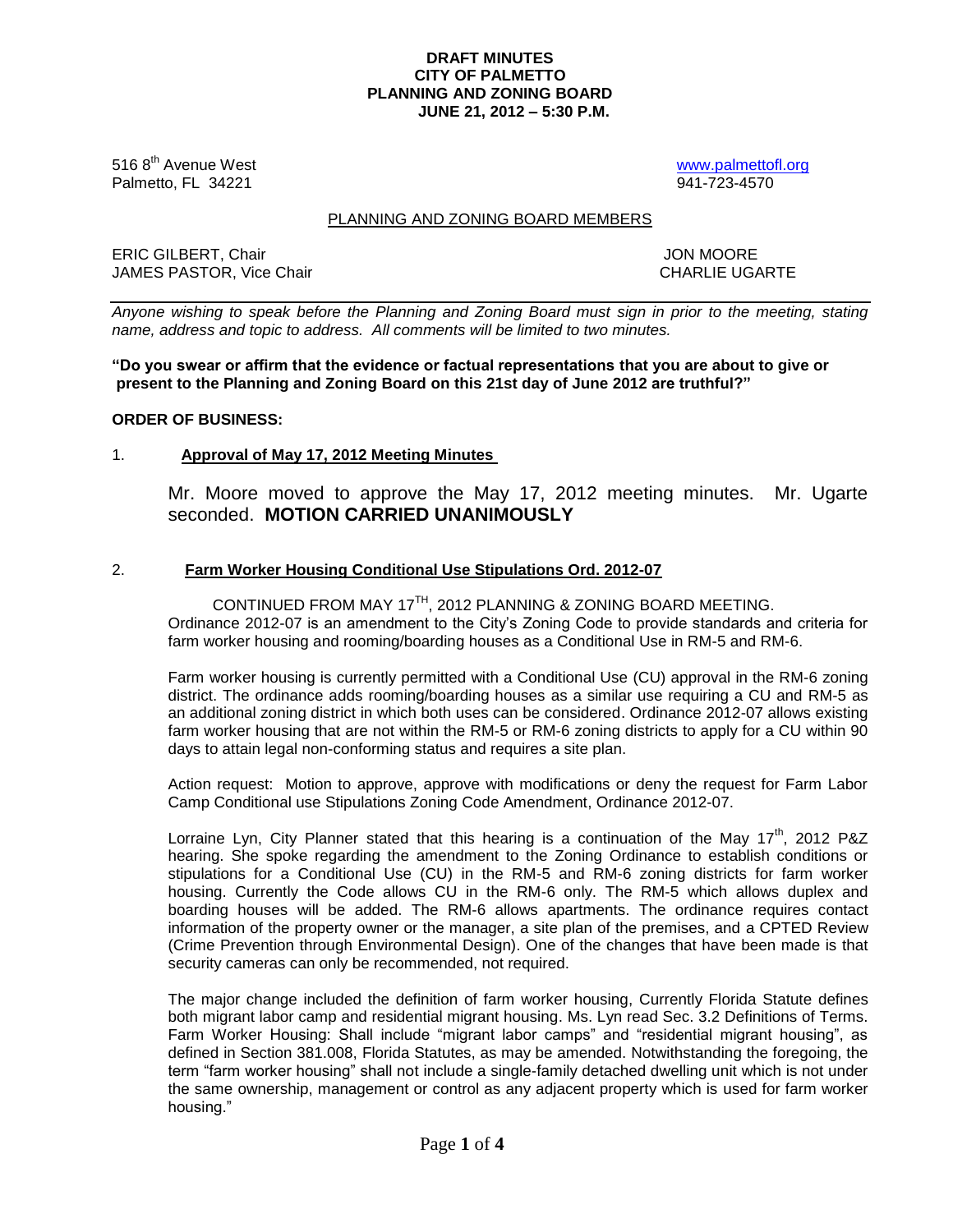Mr. Ugarte asked if we do nothing and keep status quo; what would be the condition of farm worker housing.

Mr. Rudacille replied that the property owner would have to show that the use was lawful when it began and that is how you reach grandfathered legally non-conforming or illegal non-conforming under current code.

Mr. Moore wanted to know if the proposed ordinance took care of this situation, Mr. Rudacille said that all the existing facilities, regardless of the whether they are illegal or legal non-conforming, would have the ability to come in and apply for a Conditional Use Permit within 90 days and if they are approved, then they would be granted legal non-conforming status.

Discussion followed regarding seasonal use and not losing conforming status if a use is not in operation for 180 days. Seasonal use where time has elapsed between the farming seasons or where structures are destroyed more than 50% may cause additional burden to the owners. Discussion continued on recommendations to modify the proposed Ordinance given expansions, modifications, and the possibility to rebuild in case of a storm.

Mr. Gilbert commented that this has been a touchy subject and that farm worker housing is something that is needed; it just needs to be made safer and better regulated. The P&Z Board wants to work together to come up with a solution that is agreeable to everyone.

# **PUBLIC HEARING OPENED 5:56**

Patricia Petruff with Dye, Dietrich, Petruff & St. Paul spoke: I am Patricia Petruff and I have been sworn, I represent three separate entities, Palmetto Vegetable, Peerless and Old Florida Investments, basically Mr. Harllee and Mr. Taylor. With respect to Palmetto Vegetable, (Mr. Harllee's properties) a conditional use permit application has been submitted and CPTED review on all of our farm worker housing properties completed and I believe we will be able to adequately comply with the new ordinance. I appreciate the hard work that staff has put toward making some of the changes that I objected to at the last meeting.

With respect to Mr. Taylor's properties I have submitted a letter which outlines my view point; the big issue is non-conforming versus conforming. Your code in Section 7.4 says any existing use which would require a conditional use permit approval, under the terms of this code shall be deemed a conforming use; however enlargement, replacement or modification of such a use shall require an approval of a conditional use permit application as though it were a new use.

With respect to some of these properties we are dealing with, that is residential structures in the CG zoning district, at the time those structures were built, they were legal structures, legal uses, and at some point in the distant past, the zoning district got changed to a CG district which apparently does not allow single family and duplex units. I heard your planner say that it allows multi-family. So we already have some non-conforming structures and then in 1989 you added another issue to the farmworker housing Ordinance so there are some structures depending when they were built, when they were put into farm worker housing use that will fall under this Section 7.4 and will become legal conforming uses.

As I said in my letter, being a non-conforming use creates a whole myriad of other problems not the least of which, is financing and that is a big, big issue in today's economic climate. I am a City Attorney and Town Attorney and it is an available option for you to take out the word "non" to allow those uses to be conforming provided that they submit the conditional use permit application within a certain time. It does create some asterisking and some footnotes in your use chart, to make sure that we are just doing it for these addresses that are listed in your ordinance, but it is feasible and can be done. I urge you to do that because to make these property owners do a rezone and a conditional use is a burden.

The other issue in trying to deal with Mr. Taylors' properties is one that staff is not aware of and I need to bring to your attention. Many of these properties as he testified at the last hearing have been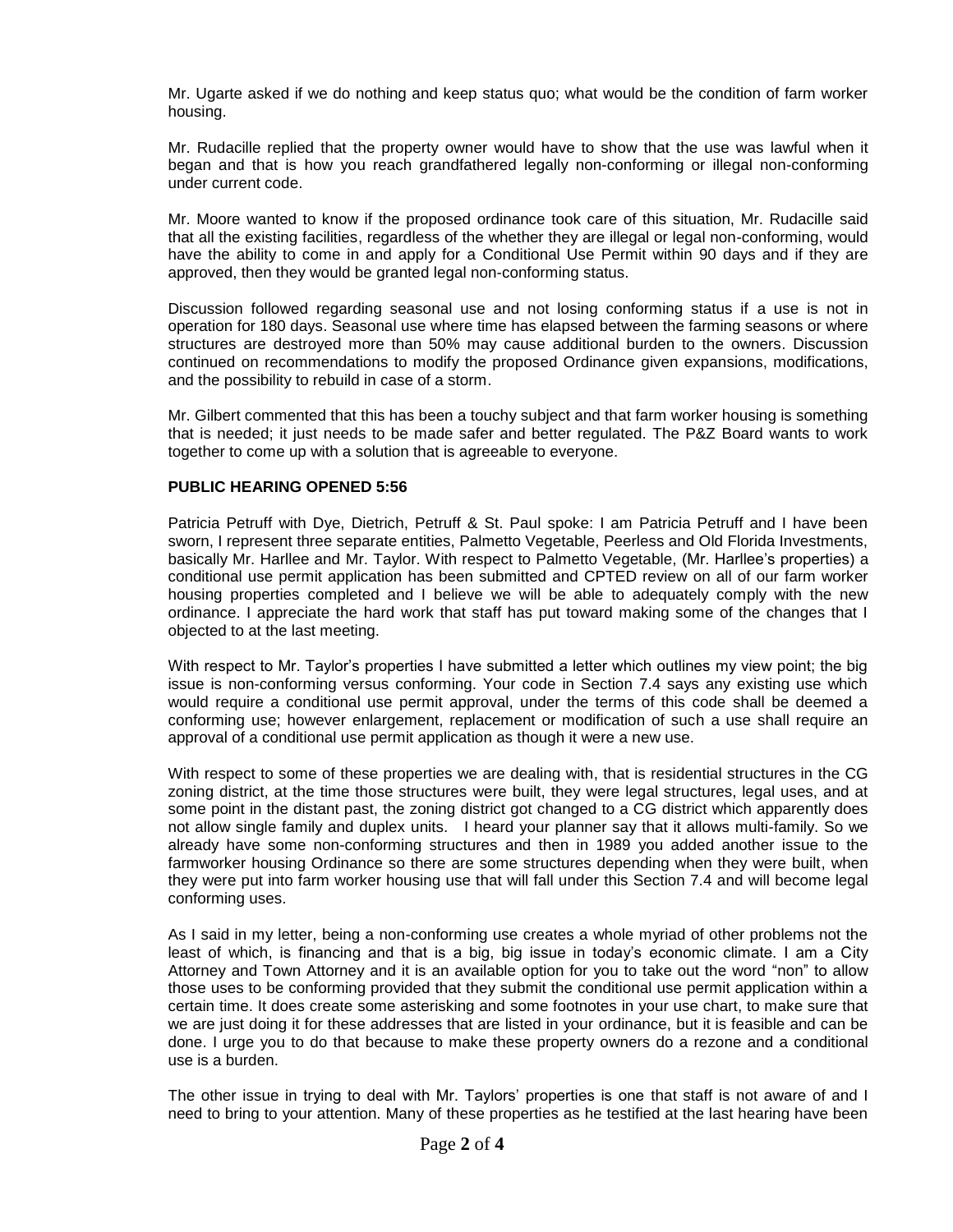owned for decades. We do not have current surveys of them and trying to do a site plan for all of those properties could be cost prohibitive, so I would like to have more dialogue with staff with respect to the level of detail, whether or not we can use the building permits that were issued when those properties were built or whether we could use something on the property appraiser website that shows the house square footage, photos from Google Earth to show the relationship of the house on the property, because a survey cost \$300 to \$500 dollars and for 21 properties that are in the CG zoning district, let alone all of the properties in the RM-6 district, that does get expensive. So the site plan issue because my client has informed me that he does not have existing surveys, creates a potential for them. I would like to have the opportunity to discuss this further with staff. In summary my clients are happy with the way staff has responded to inquiries, if we could make that change to the ordinance to allow the ones in the CG district to be deemed conforming provided they submit a conditional use permit, I think we would be satisfied with your Ordinance.

Adriana Cerrillo, resident for 20 year, thanked board for their work. She spoke for Legals Now.org/ [www.unidosnow.org](http://www.unidosnow.org/) to educate and mobilize the Hispanic community through citizen participation. They are concerned about what goes on in migrant worker camps and would like them to be a safer environment.

Angie Frientes said that the farm worker family is a faith based community; security is needed in the farm worker camps, through lighting security and better living conditions. Migrant community will embrace the change and help.

Elizabeth Garcia thanked the P&Z Board, legalsnow.org and the migrant workers. The conditions need to be improved and she was happy that the City is working to help.

Alan Garrett representing Pacific Growers and Overpass Apartments said that this facility is non conforming and if we go through the conditional use permit they will still be non-conforming. A simple fix of the Ordinance is needed; simply strike out the word non and make it conforming.

Emilia Rodriquez said that she worked in the fields and had bad memories of her father covered in blood on his way home from English classes. Some places in Palmetto are still the same and hopefully something will change for the people in the fields.

Ricinda Perry requested that the Board make the changes that Mr. Garrett suggested. The objective of the City is that they want to know where the farm worker houses are and bring them up to code and if change is not made, give them some incentive to come in for the conditional use permit and the right to rebuild after an act of God.

Discussion continued regarding non-conforming uses; assuring land owners that they can maintain their properties; keeping your rights even after an act of God; granting an exception to a use; provisions to section 7.4 (non-conformity section); the Code allowing for farm worker housing by right prior to 1989 and how far back someone would have to prove they were legal non-conforming.

Mayor Bryant spoke regarding the importance that she places on the CPTED review and its recommendations. The City cannot mandate the property owners to provide cameras on their properties but she believes that there would be less criminal activity and less victimization of the farm workers. Therefore it is important to implore the property owners to make the effort and take that action on their own.

Chief Wells spoke regarding the CPTED review techniques. They are used to defer crime; landscaping and lighting are crucial to law enforcement, cameras are important and will always be recommended in the CPTED and property owners have been very receptive to the CPTED. It helps to identify and give neighbors a chance to see what is going on so lighting is extremely important.

## **PUBLIC HEARING CLOSED 6:35**

Discussion ensued on how to make farm worker housing conforming when they apply and are granted their conditional use permit; owner wanting to rebuild in case of fire, storm, catastrophic damage, etc.; changing language in the proposed ordinance and elimination of farm worker housing as a separate use.